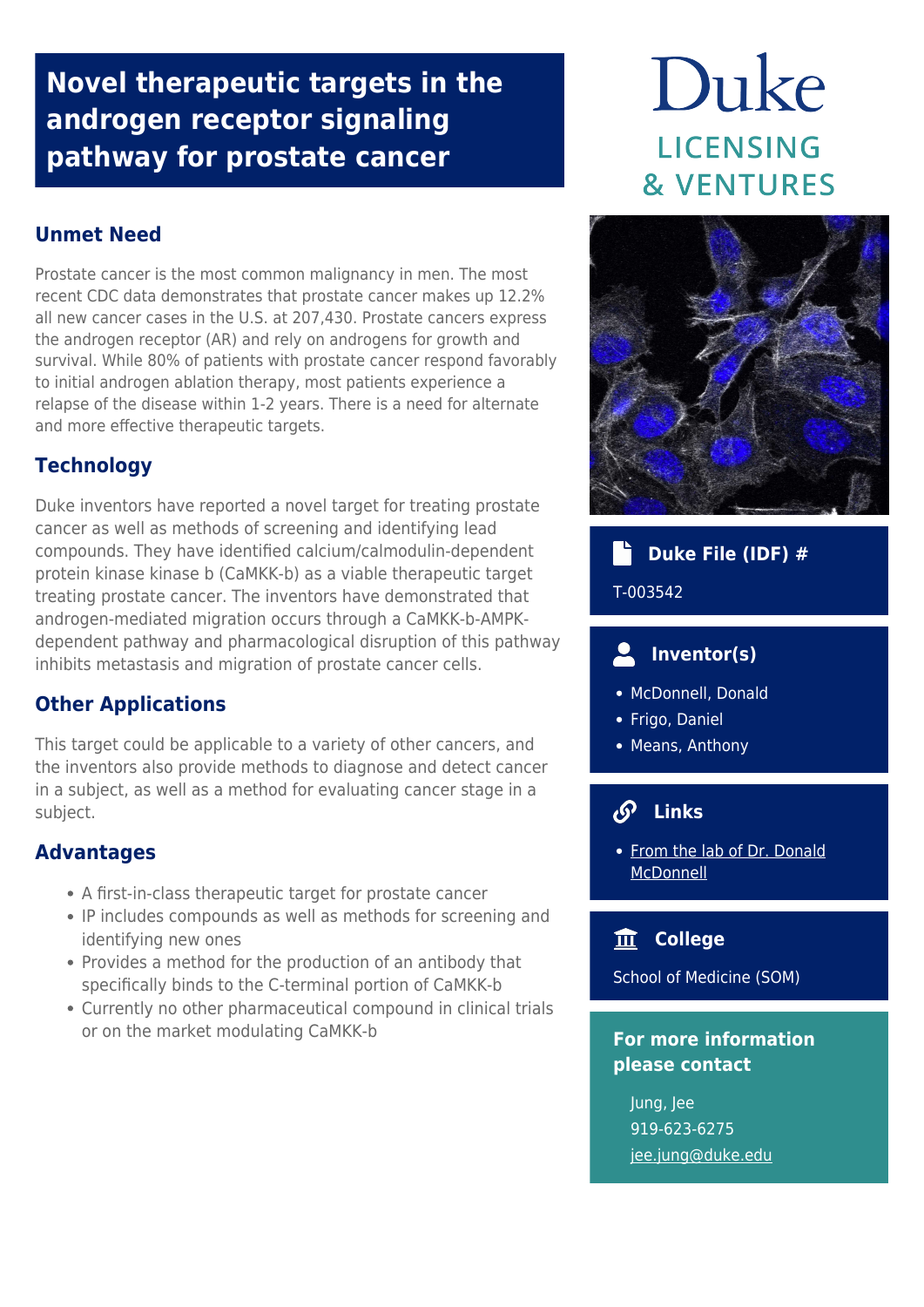#### **Publications**

- [CaM Kinase Kinase β-Mediated Activation of the Growth](https://www.ncbi.nlm.nih.gov/pmc/articles/PMC3074523/) [Regulatory Kinase AMPK is Required for Androgen-](https://www.ncbi.nlm.nih.gov/pmc/articles/PMC3074523/)[Dependent Migration of Prostate Cancer Cells \(Cancer Res,](https://www.ncbi.nlm.nih.gov/pmc/articles/PMC3074523/) [2011\)](https://www.ncbi.nlm.nih.gov/pmc/articles/PMC3074523/)
- $\bullet$  [Issued US Patent 9,999,620](https://patents.google.com/patent/US9999620B2/en?oq=+9%2c999%2c620)

### **Patents**

Patent Number: 9,999,620 Title: CAMKK-BETA AS A TARGET FOR TREATING **CANCER** Country: United States of America

Patent Number: 9,999,620 Title: CAMKK-BETA AS A TARGET FOR TREATING **CANCER** Country: United States of America

Patent Number: 2606130 Title: Novel Therapeutic Targets in the Androgen Receptor Signaling Pathway Country: Europe

Patent Number: 2606130 Title: Novel Therapeutic Targets in the Androgen Receptor Signaling Pathway Country: Europe

Patent Number: 2606130 Title: Novel Therapeutic Targets in the Androgen Receptor Signaling Pathway Country: Germany

Patent Number: 2606130 Title: Novel Therapeutic Targets in the Androgen Receptor Signaling Pathway Country: Germany

Patent Number: 2606130 Title: Novel Therapeutic Targets in the Androgen Receptor Signaling Pathway Country: France

Patent Number: 2606130 Title: Novel Therapeutic Targets in the Androgen Receptor Signaling Pathway